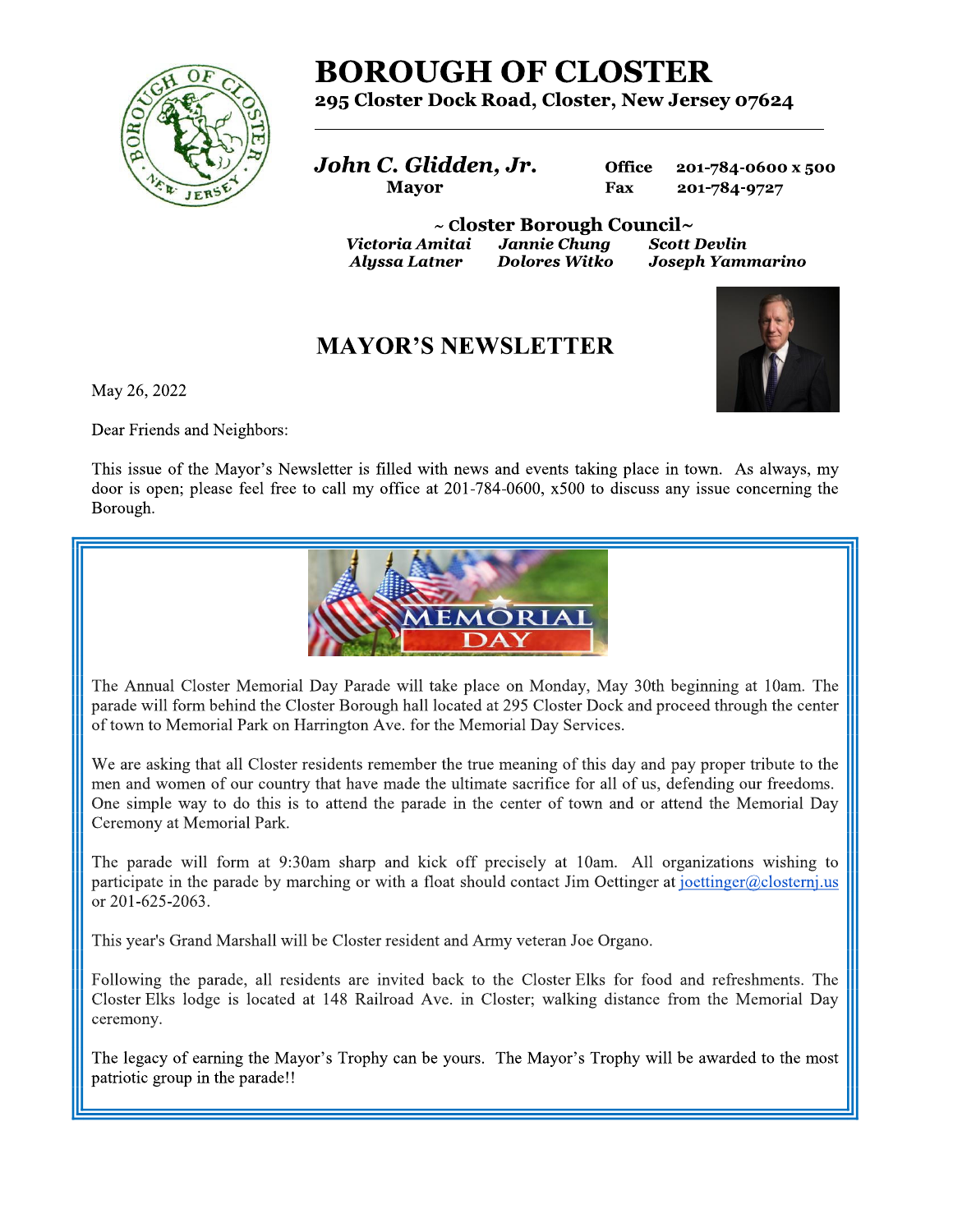#### **Closter Police Department**

PSA CRIME ALERT: Yet again, multiple burglaries to motor vehicles and motor vehicle theft attempts this weekend in Closter and the Northern Valley. As long as the criminals are successful in stealing cars in Closter and the Northern Valley area they will continually come here. They will continually drive around our quiet neighborhoods during the overnight hours and look for vehicles with the key fob inside. It is becoming increasingly more dangerous for the residents and local law enforcement if we all don't lock our doors and all do our part. If you have trouble remembering, set a reminder.

### **MacBain Farm**

Closter's MacBain Farm, one of Closter's unique treasures, will open on Saturday June 18, and Closter residents are invited to come, register, and pick from the fresh leafy greens in the fields. Lettuces, kales, collards, parsley and other herbs are ready for picking Peppers, squash, eggplants, beans, cucumbers and many other veggies will follow and tomatoes will be ripening on the vines for future picking.

Each Closter household can register to pick one bucket of fresh vegetables once a week from the posted "pick list." Proof of residency is required at registration and registration is required to pick. Households that registered in 2021 will not need to fill out a new form, but must document current residency via a driver's license or utility bill. The MacBain Farm, 203 Hickory Lane is open Wednesday, Saturday and Sunday from 9am-1pm and 4pm-6pm.

#### **Closter Public Library**

The Library serves our community as a cultural, recreational and educational center. It strives to provide the best materials, reference assistance, programs, classes and events to all. New this month is "Shakespeare" Summer" which will be held on Thursdays at 7pm; beginning on June 3-July 28. Participate in a table reading and discussion of *The Tempest* (registration is necessary). First Friday Flicks on Friday, June 3rd at 1pm will feature *The Outfit*. The Writing Club, Mah Jongg, and the Knitting & Craft Group meet in person at the library. Please visit the library or check the schedule posted on line for dates, times and signup information).

The Adult Book Club, Short Story Club, Zumba and Yoga & Meditation (hybrid class) are being held via Zoom. Registration for the Zoom link is necessary, so please contact the library. The services offered to our children and young adults are expanding every month. The summer weather is a perfect time to visit the Store King Art Center. Passes are available to patrons through the library. And speaking of art, the Belskie Art Wall, located in the long corridor to the community room, is featuring "The Art Beyond A Syndrome", the art, poetry and photography of Closter resident Andrew Weatherly through the end of June.

#### **Closter Environmental Commission**

Let's have some fun outdoors! Did you know there are twenty-six parks in Closter? There is more than one park within easy walking distance of every home in town, and the Cross-Closter Trails System traverses many of the parks, including Hagen Park. Named after Ingrid Hagen, a long-time teacher at the Village School (then the grades 6-8 Closter school), and Olaf Hagen, a devoted environmentalist, Hagen Park has six trails. These trails lead past several brooks, including the Tenakill Brook, several bridges, and a former racehorse track. The Hagen Park trails connect to Demarest Nature Center trails, and encourage folks to enjoy the woods for a longer trek. Red-tailed and Cooper's hawks, great horned owls, and other birds are among the many denizens of these woods. For adventurers, there are wild mushrooms in season, and for those looking for a quiet respite, there are conveniently placed benches to relax and read a good book or visit with friends. The park's entrances are on Demarest Avenue to the west of the Stop and Shop, on Durie Avenue, and at the intersection of Tenakill and Ryerson Street.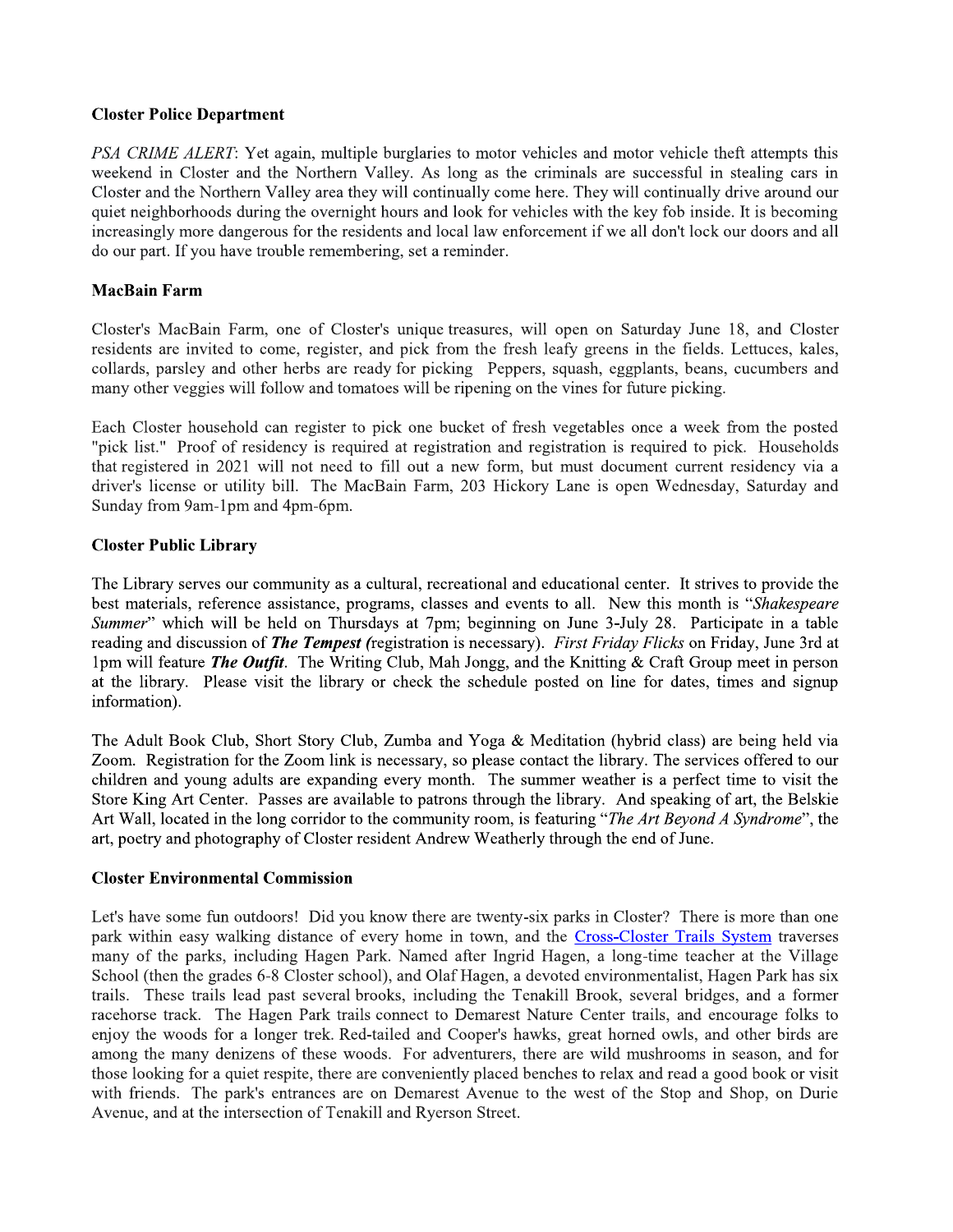### **Closter Nature Center**

"Pond Celebration" Saturday, June 4th from 1-4pm. Stop by our family-friendly celebration for some nature fun and good vibes! There are activities for children and the young-at-heart around and on the pond. Registration for June classes and our SUMMER PROGRAM is open! Learn more about our offerings at https://closternaturecenter.org/events-list-futurepast/

Preschoolers will explore "Forest Life" in Mrs. Wonderwhy's "Nature Fun Fridays". New session begins June 3rd. Learn about "Pond Life" in our after-school programs. Explore our Nature Center's ponds and learn about the creatures that live there. Classes begin the week of June 7th. To register please go to: https://register.communitypass.net/Closter, and you will be taken to Community Pass, our online registration and payment system.

The CNC June newsletter and more can be found at www.closternaturecenter.org. Any questions or for more information, please email  $\frac{admin(a) \text{closter}$ naturecenter.org

#### **Closter Fire Department**



Our community is protected by dedicated and committed Volunteer Firefighters, a special kind of people who do their jobs when called upon, even at three o'clock in the morning. Saving lives and protecting property is not an easy task, our department responds on average to over 300 calls a year. The members do it willingly and often without recognition.

The Closter Fire Department is currently in dire need of new members to help answer the call of duty. We can have all of the equipment in the world but without members it is useless. Volunteer members like you allow us to serve our community as we have proudly done for over the past 129 years.

As our world becomes more complicated with each year passing, our emergency calls for help increase. Today we respond to far more than just fires and alarms. We answer a myriad of unique requests, each and everyone just a little different from the last but one thing remains the constant - One call does it all! But we need volunteer members like you to help us continue to help our community for the next 129 years :)

## **PLEASE CONSIDER JOINING US -**WE PROMISE AN EXPERIENCE YOU WILL NOT FORGET !!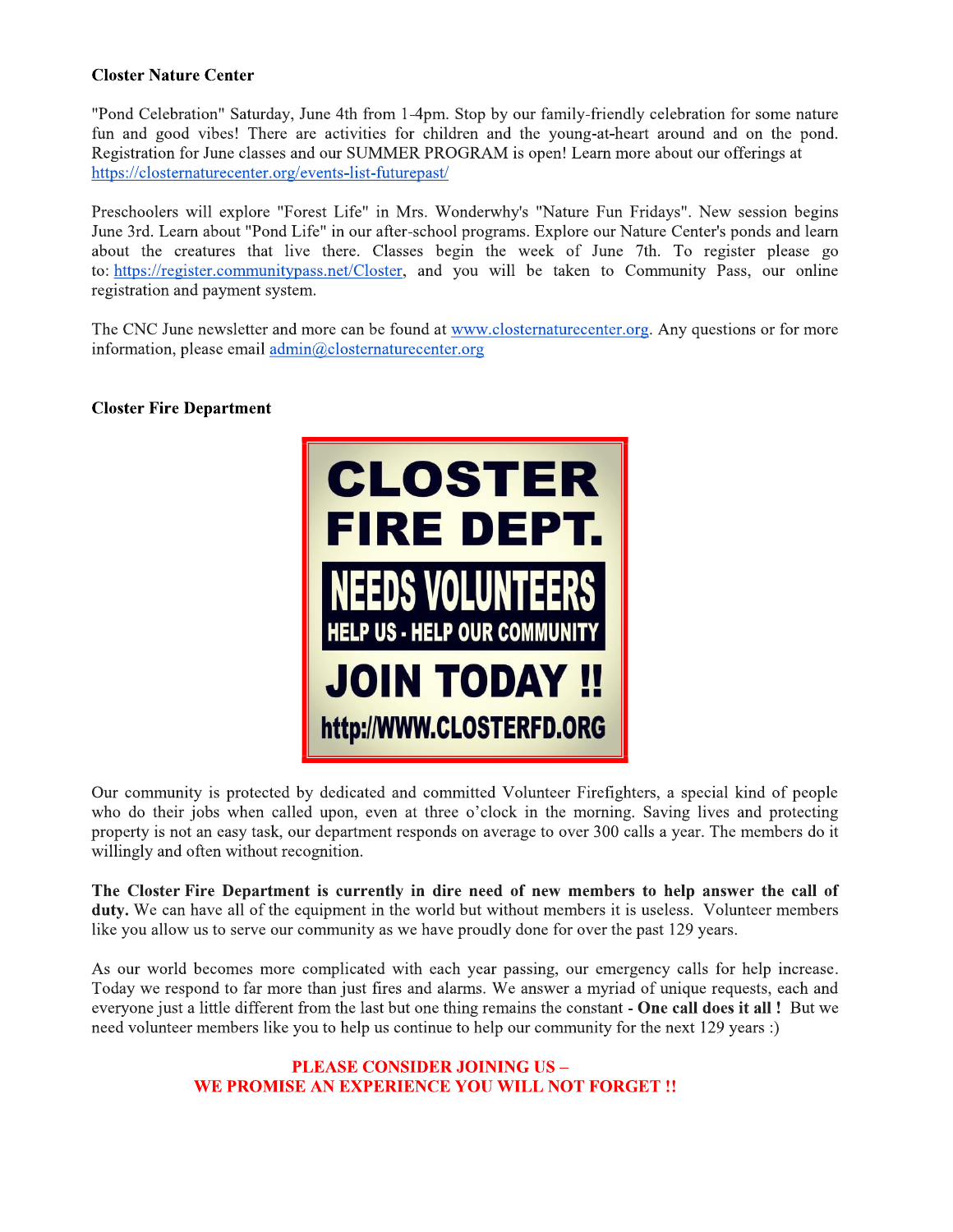#### **Closter Volunteer Ambulance & Rescue Corps**



The Closter Volunteer Ambulance & Rescue Corps has been serving the residents of Closter  $\&$  the Northern Valley community since 1936. Our 40 active member organization (which are comprised of your neighbors) services the Emergency Medical needs of Closter  $\&$ supports surrounding communities  $24 \mid 7 \mid 365$ . We answer approximately 750 emergency calls per year, which equates to approximately 3,300 man hours per year.

We currently support two State of New Jersey approved fully equipped BLS Ambulances, a First Responder unit, a Rescue Truck for motor vehicle accidents / extrication and an Off Road support vehicle. As you can imagine, to support these services takes a lot of financial help. Most people are surprised to learn that 80% of our funding is through fundraising.

We ask for your help but once a year. To make a donation you can use the envelope in our upcoming mailing or visit our web site at www.CVARCNJ.org. For additional information you can "like" our Facebook page at https://www.facebook.com/CVARCNJ

## **Closter Volunteer Ambulance & Rescue Corps 2022 Fund Drive - We Need Your Help!!** We appreciate your support.

#### **Closter Health Department**

A free rabies vaccination clinic will be held on Saturday JUNE 11, 2022 from 1 pm to 2 pm at the Senior Center, 4 Lewis St., located behind the Closter Borough Hall.

Due to COVID following are required: No more than two (2) people per pet stand, stay in the LINE OUTSIDE until we call your number. Dogs must be restrained with a non-retractable leash for quick and easy transfer to the veterinarian or technician for vaccination. Cats must be transported in suitable carriers or containers to prevent escape.

Cat License: June and July are the renewal months for CAT licenses. Borough Code, Chapter 225-26 requires all cats be licensed. Renewal notices have been mailed to ALL residents in CLOSTER. The rabies vaccine must be valid through July, 2023 and MUST SHOW PROOF of RABIES VACCINATION in order to renew your CAT's license. Please visit the Health Department Office to renew or license your cat(s).

For more information call the Health Department at 201-784-0600 Ext. 493 or email Jbae@closternj.us

#### **Closter Shade Tree Commission**

It is with warm wishes and a tremendous amount of gratitude the Borough's Shade Tree Commission extends its appreciation to STC volunteer member, George Futterknecht, on his retirement. George has volunteered his service and expertise to Closter's STC for the past 26 years. George has contributed a wealth of guidance and vision to the Borough, assisting in the development of long term plans and fostering the delicate balance associated with streetscapes designed to enhance the value of all properties in Closter. Best wishes to you, George, as you embark on new adventures. We shall miss you!

The STC has a very successful pruning program in place to maintain Closter's street trees. On an annual basis, areas (outlined by voting district) are pruned to insure the health and beauty of Closter's streetscape. The Borough engages certified arborists to prune these street trees. Property owners are requested to refrain from pruning or topping recently planted/young trees, as these trees are included in the STC's district pruning program,. The health and beauty of the Borough's street trees adds value to all of Closter's properties.

Please contact the Shade Tree Commission via email at shadetree  $@$  clostern, us with questions or concerns regarding street trees.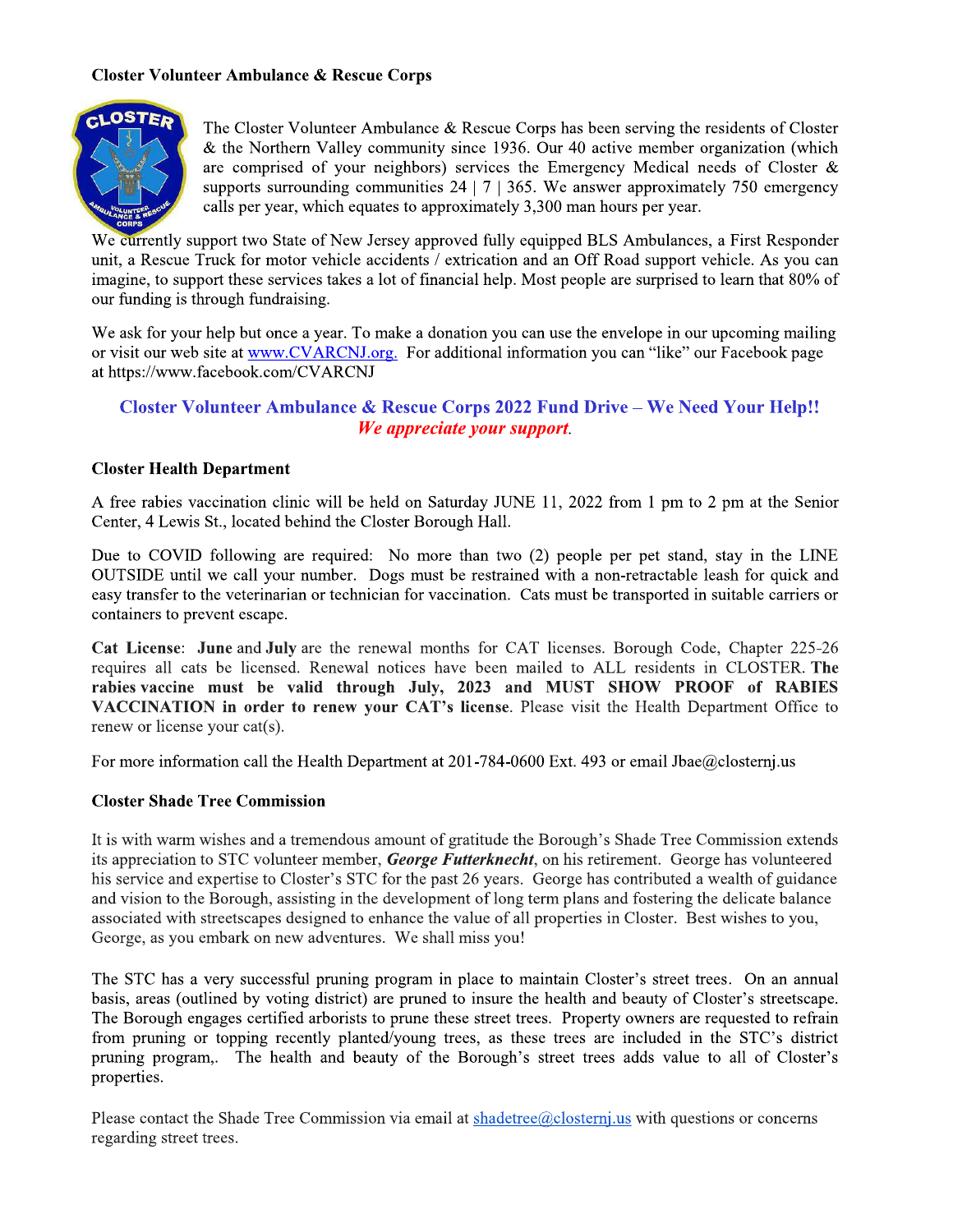### **Closter Senior Club**

"We are back and we are ready to rock... the Closter Senior Citizens Club invites residents age 60 and over to join us. We had some setbacks due to COVID but, we are a resilient bunch, who are busy rebuilding the Senior Club and expanding our programs and activities. Our goal is to create a setting that is warm, inviting and FUN. Our programs will be varied and will include mind, body and soul. Yearly membership for the Closter Senior Citizens Club is \$15.00 per year. This membership entitles you to take part in activities offered by the Club.

Our regular meetings are held on the First and Third Wednesdays of each month beginning at 1:00 p.m. On the Third Wednesday, the meeting includes a luncheon. Meetings are held at the Closter Senior Center, located behind the Borough Hall on Lewis Street. Please call us with any questions or if you would like more details about the Closter Senior Citizens Club  $-$  (201) 784-0355. We hope to see you soon!"

## **Closter PTO**

The Closter PTO Spring Fair is BACK - Saturday, June 4th 11am-4pm at Tenakill Middle School Come join us for a day of family fun with inflatables, games, entertainment, food, and vendors

#### Calling all Volunteers:

Please join our terrific team of parent and teacher volunteers and help make this day an amazing experience for all.

#### **Borough Ordinance Revisions**

Recently the governing body approved the amendment of *Chapter 181, Tree Preservation & Removal*; **Definitions, and Chapter 134, Noise; 134-7.** These changes are as follows:

Chapter 181-2 Tree Preservation & Removal Definitions: A "Person" is now defined as: The owner of a parcel of real estate, or any other individual, tree removal contractor and/or landscaper, group, lessor, company, firm, corporation, partnership, association, society or other legal entity.

Tree removal permits are required by the Borough and issued through the Building Department. Permit applications are available on the borough's website (www.closterni.us) or through the Closter Building Department. Property owners and contractors are required to have an approved permit prior to the start of work.

**Chapter 134-7 Noise Definitions:** Construction work can be performed before or after the specified times or on the days restricted in limited circumstances. Please refer to the newsletter *attachment* outlining these changes.

The public's assistance in sharing important changes in ordinances with friends and neighbors who may not read the monthly newsletter is requested.

## A Bit of Closter History

A new addition to the *Mayor's Newsletter* will be a series of articles provided by Closter's Borough Historian, Sophie Heymann. We hope you enjoy gaining a deeper insight into Closter's history!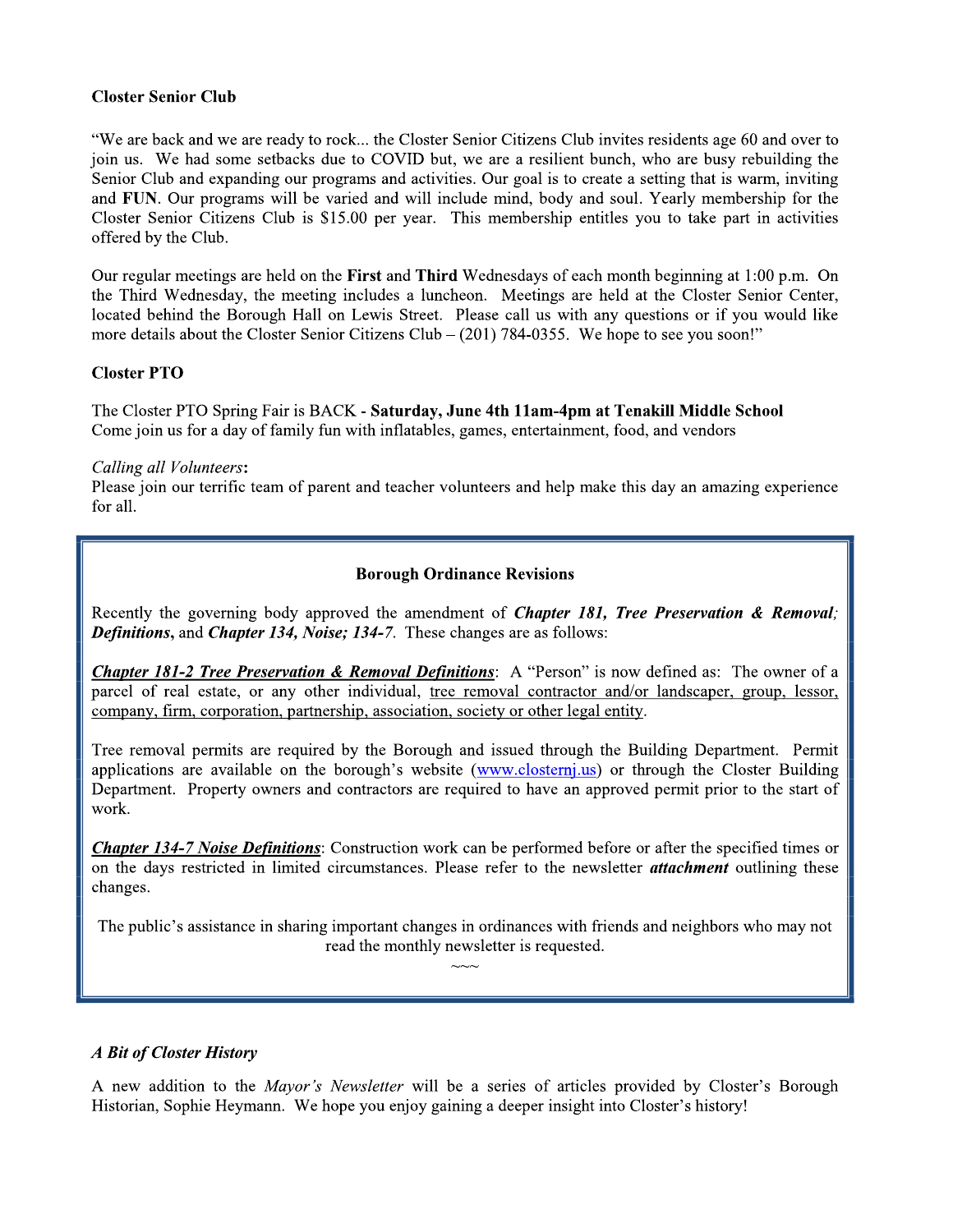"In contrast to the many "pop-up" suburbs of the twentieth century, Closter is a very old town. Closter was settled in the  $17<sup>th</sup>$  Century by enterprising Dutch and English upper class, who received "Patents" from their rulers. These huge land holdings, originally mere hunting grounds, and later carved into large estates became Rockland and Bergen Counties, whose actual borders were not determined until after the Revolutionary War.

It took another 100 years to establish the Borough of Closter, which, until the twentieth century, was part of the town of Harrington. It was a tax dispute by Closter residents who were antagonized by the tax levies of Harrington Park and insisted on controlling their school assessments that forced the New Jersey legislature to carve up Harrington Park to create Closter among several other neighboring towns in the year 1904. The hand written tax records of those days are still at Borough Hall, and it leaves one to wonder how those twenty or thirty dollar assessments provided for our schools, our roads and our parks. Those will be my topics in the next few months."  $\sim$  Sophie Heymann

## Covid-19 2022 Update

Businesses are open, activities have resumed and everyday interests are in full swing. As of this writing, the State of NJ and the Borough of Closter have relaxed Covid mandates. Our goal is to keep it that way, but diligence is required from all of us. As much as we want this virus to disappear, it hasn't; we need to be aware and protect ourselves. Indoor social distancing is probably the greatest way to deter the spread of the virus. There is a comprehensive resource for Covid information which can be found on the State of New Jersey's website https://covid19.nj.gov

The May  $25<sup>th</sup>$  Mayor & Council meeting was a very special evening as the contributions of volunteers from all corners of our community were acknowledged. Recognizing the dedication and commitment of the volunteer members of Closter's Volunteer Ambulance Corps and the Closter Fire Department, acknowledging the 26 years of commitment to the Shade Tree Commission by resident George Futterknecht and congratulating the *Closter Senior Club* in celebration of their  $65<sup>th</sup>$  Anniversary, is perhaps the highlight of my job as Mayor. On behalf of the governing body, many thanks to each and every volunteer for making a significant difference in our town.

Closter is moving forward in many positive directions. Volunteers are the backbone of any community and I encourage each of you to think of ways in which you can, as a volunteer, make a difference.

All the best,

John Glidder

Mayor

 $:1w$ 

Attachment: Ordinance 2021:1283 Condensed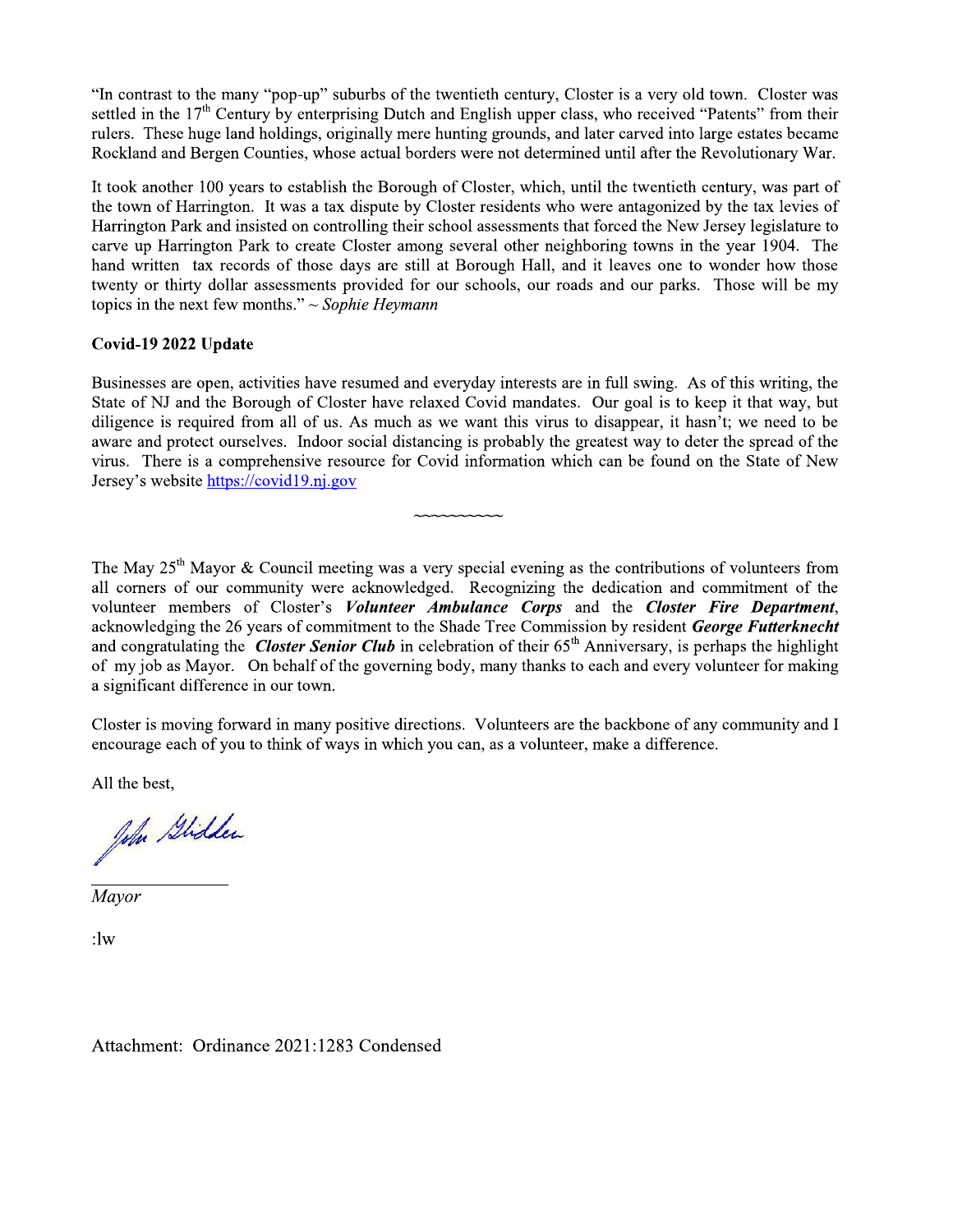#### **BOROUGH OF CLOSTER ORDINANCE NO.: 2021:2021-1283**

#### AN ORDINANCE AMENDING AND SUPPLEMENTING CHAPTER 134 OF THE **CODE OF THE BOROUGH OF CLOSTER**

**WHEREAS**, the Borough of Closter desires to amend Chapter 134 of the Code of the Borough of Closter, Noise, and more specifically Subsection 134-7 regarding permitted hours and days of operation for construction or repair work; and

WHEREAS, the Ordinance Committee has recommended these changes; and

WHEREAS, the Borough Attorney has reviewed the changes and found same to be in order;

NOW, THEREFORE, BE IT ORDAINED by the Mayor and Council of the Borough of Closter, County of Bergen and State of New Jersey as follows:

Section 1. CHAPTER 134, NOISE, § 134-7, shall be amended to read as follows:

#### §134-7. Construction or repair; definitions.

#### Delete the existing Section A and replace it with the following.

#### $A$ .

(1) Except as permitted by Code  $\S$  134-2 or subsection (2) below, it shall be unlawful for any person, firm or corporation to perform construction, repair or alteration work as defined hereafter before 7:00 a.m. or after 7:00 p.m. Mondays through Fridays; before 9:00 a.m. or after 6:00 p.m. Saturdays; or at any time on Sundays and holidays.

(2) Construction work can be performed before or after the specified times or on the days restricted in subsection  $A(1)$  only in the following limited circumstances:

- i. By contractors: On properties located in commercial, industrial and business zones, construction work can be performed on Sundays and/or holidays between the hours of 9:00 a.m. and 6:00 p.m., so long as (a) the noise levels do not exceed those outlined in  $\S$  134-2; and (b) the properties are not immediately adjacent to a residential zone.
- ii. By homeowners/residents: On Sundays and holidays between the hours of 9:00 a.m. and 6:00 p.m. only, so long as the work is performed by the homeowners/residents or a family member themselves and the noise levels do not exceed those outlined in  $\S$  134-2.
- iii. For snow removal: During and within 24 hours following the end of any snowstorm or snow accumulation, the use of snowblowers or similar motorized equipment or machinery, when operated with a muffler, may be used before or after the specified times or on the days restricted in subsection  $A(1)$  for the purpose of snow removal.
- iv. At any time in the case of an emergency, as determined by the Chief of Police, Fire Chief, DPW Superintendent, or other responsible Borough official. Also, in the case of urgent necessity or in the interest of public health or safety, the DPW Superintendent, Police Chief, Fire Chief or Construction Code Official may grant a permit for construction, repair or alteration work for a period not to exceed three days, by the terms of which, such work may be carried on between hours otherwise prohibited by this section.